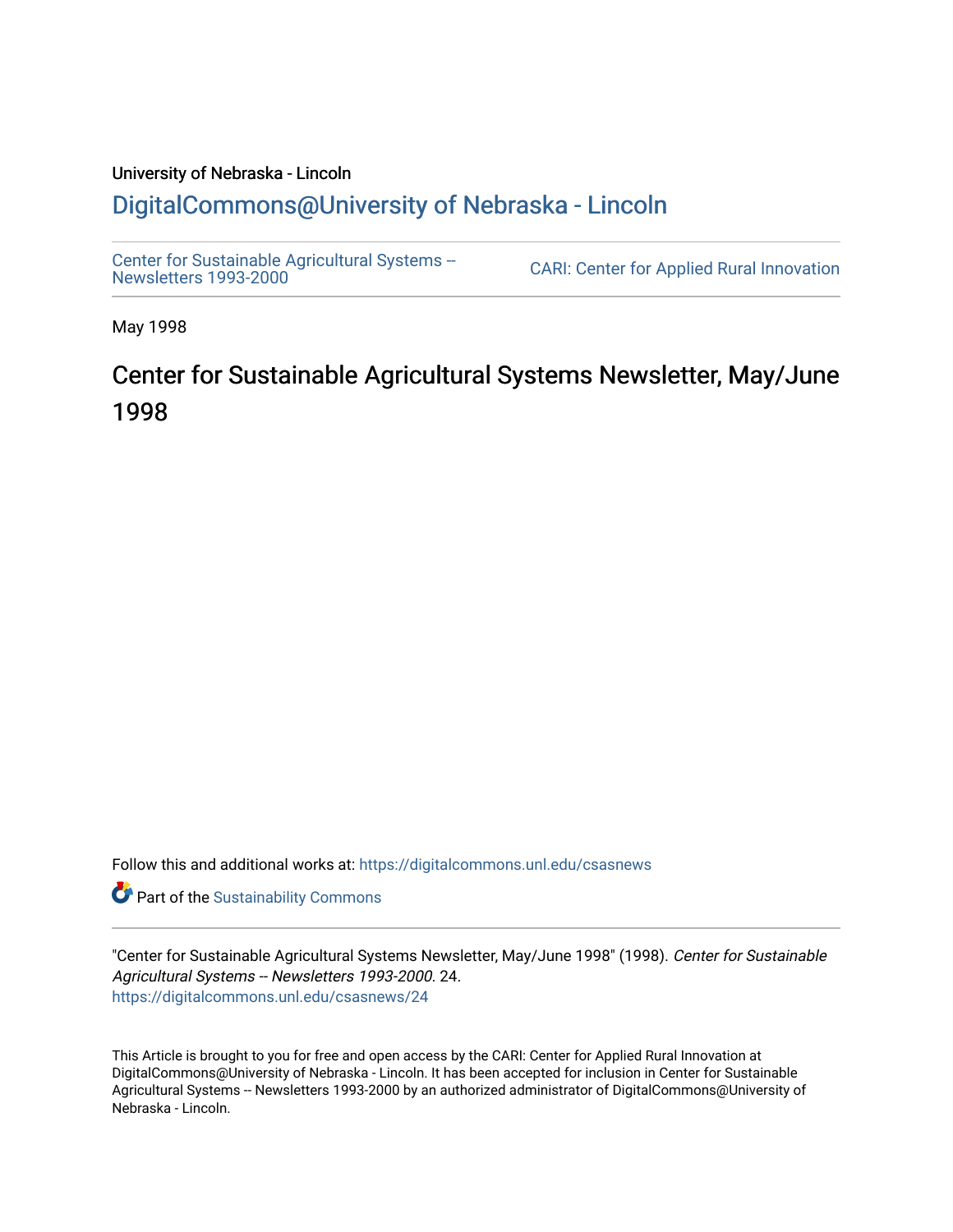# **Center for Sustainable Agricultural Systems Newsletter**

## **May-June 1998**

# **A SNAPSHOT OF CSAS ACTIVITY IN RESEARCH, EDUCATION AND TRAINING**

#### **Director Charles Francis highlights CSAS contributions to three areas of programs at the University of Nebraska:**

*Research***:** The Integrated Farm at the University's Agricultural Research and Development Center has brought together scientists from Animal Science, Agronomy, Horticulture, Agricultural Economics, and the School of Natural Resource Sciences to look at cropping and grazing patterns, shelterbelt effects on horticultural crops, residue utilization, and economics of systems. On farms where livestock manure or compost is applied to crops, there is rarely an accurate cost/benefit accounting for this source of soil fertility and nutrients for field crops. Several studies are under way to determine the economic value of applied compost for crop production. Gary Lesoing's work has provided realistic estimates of the contribution of major elements to field crops, and an economic charge system that reflects this nutrient value. We estimate that compost from feedlot beef manure has a nutrient value of about \$7 per ton based on content of nitrogen and phosphorus, and hauling charges have to be considered in the total economics of application of this resource. Longer-term research will establish the sustained economic value of additional organic matter and changes in soil structure that contribute to crop yields.

Crop yield benefits or reductions as a result of stalk grazing have been studied over several years. Terry Klopfenstein and Lesoing have determined that there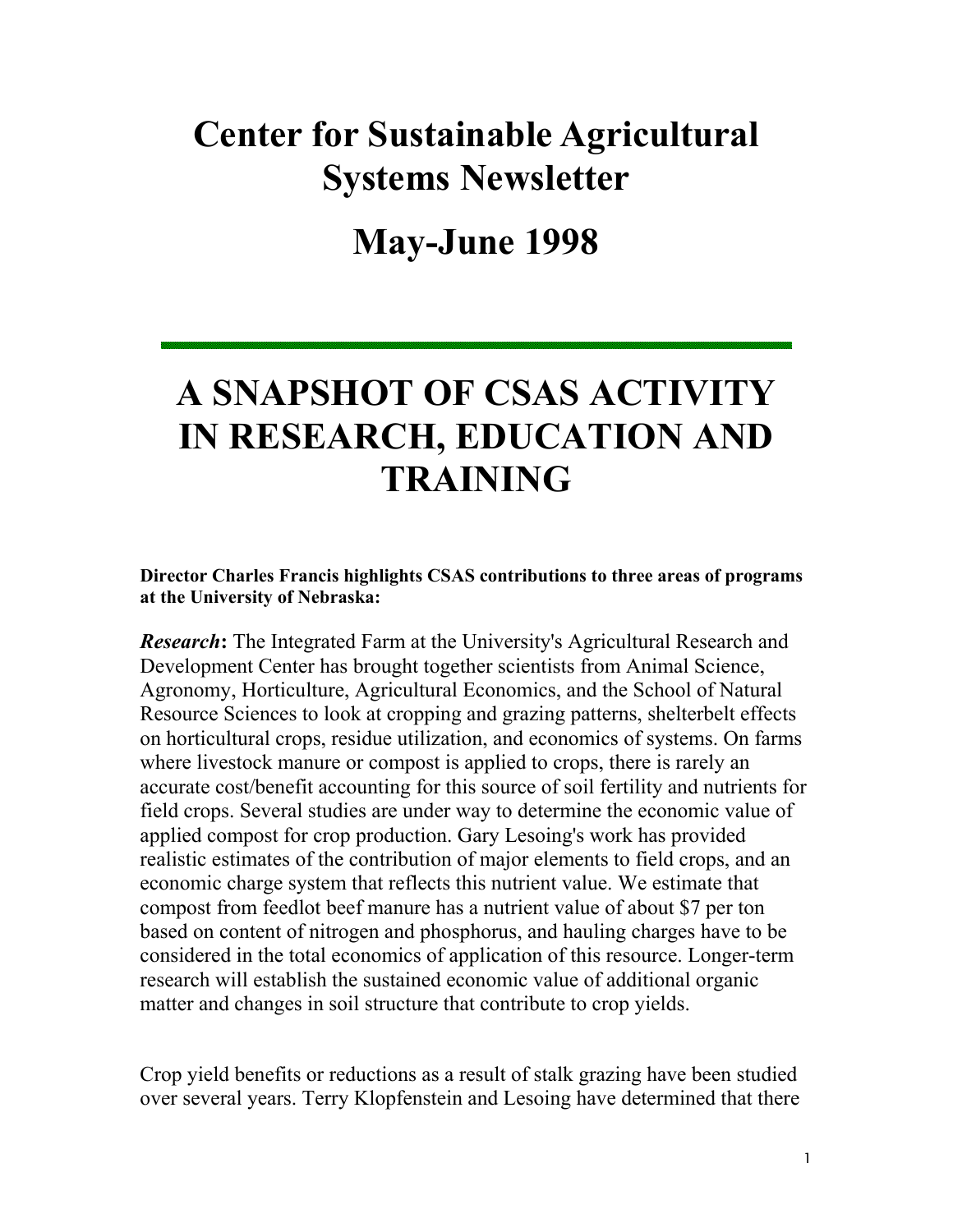is no difference between grazed and ungrazed residue areas when corn is grown on the same areas the next season. There was also no measurable difference between ridge-till and flat planted corn in this experiment, although there appeared to be less efficient use of stalks in the ridge-till field. Cattle gains were similar. We are currently preparing long-term data sets for comprehensive whole-farm analysis of results from the past decade. These integrative economic evaluations will allow simulation of different out-of-sample systems and combinations of enterprises, and a search for efficiency of scale with different farm sizes in eastern Nebraska. The Integrated Farm continues to illustrate the importance of long-term CSAS involvement as well as outside grant support in keeping systems research going for the needed number of years. Such research is less likely to happen under the department structure and annual funding cycles most common in our current research environment.

*Education*: We are approaching the array of core courses needed to establish a minor in sustainable systems (or integrated production systems) in the College of Agricultural Sciences and Natural Resources. With agroforestry (Dr. Brandle), grazing systems management (Drs. Schacht and Brink), agroecology (Dr. Francis), and a new course in economic analysis of systems (Dr. Helmers), we have enough for a minor in systems. This will be proposed to the curriculum committee in mid-1999. The Center continues involvement in a regional educational group, the North Central Institute for Sustainable Systems; one upcoming activity is a three-state tour of alternative farms and rural organizations in August that will visit Minnesota, Iowa, and Nebraska.

*Training:* The CSAS is in the middle of the fourth year of sustainable agriculture training funded by the SARE Professional Development Program. Over the past three years we have hosted almost 600 professionals in the region at thirteen training and evaluation workshops, provided comprehensive handbooks of materials and teaching methods, and practiced innovative learning activities on farms and in the classroom. Summaries of the workshop materials have been published each year through the CSAS, and over 1500 copies of these books in the "Extension and Education Materials in Sustainable Agriculture" series have been sent to educators throughout the U.S. We are waiting for a decision from the regional administrative council on our proposal for years five and six of this training program.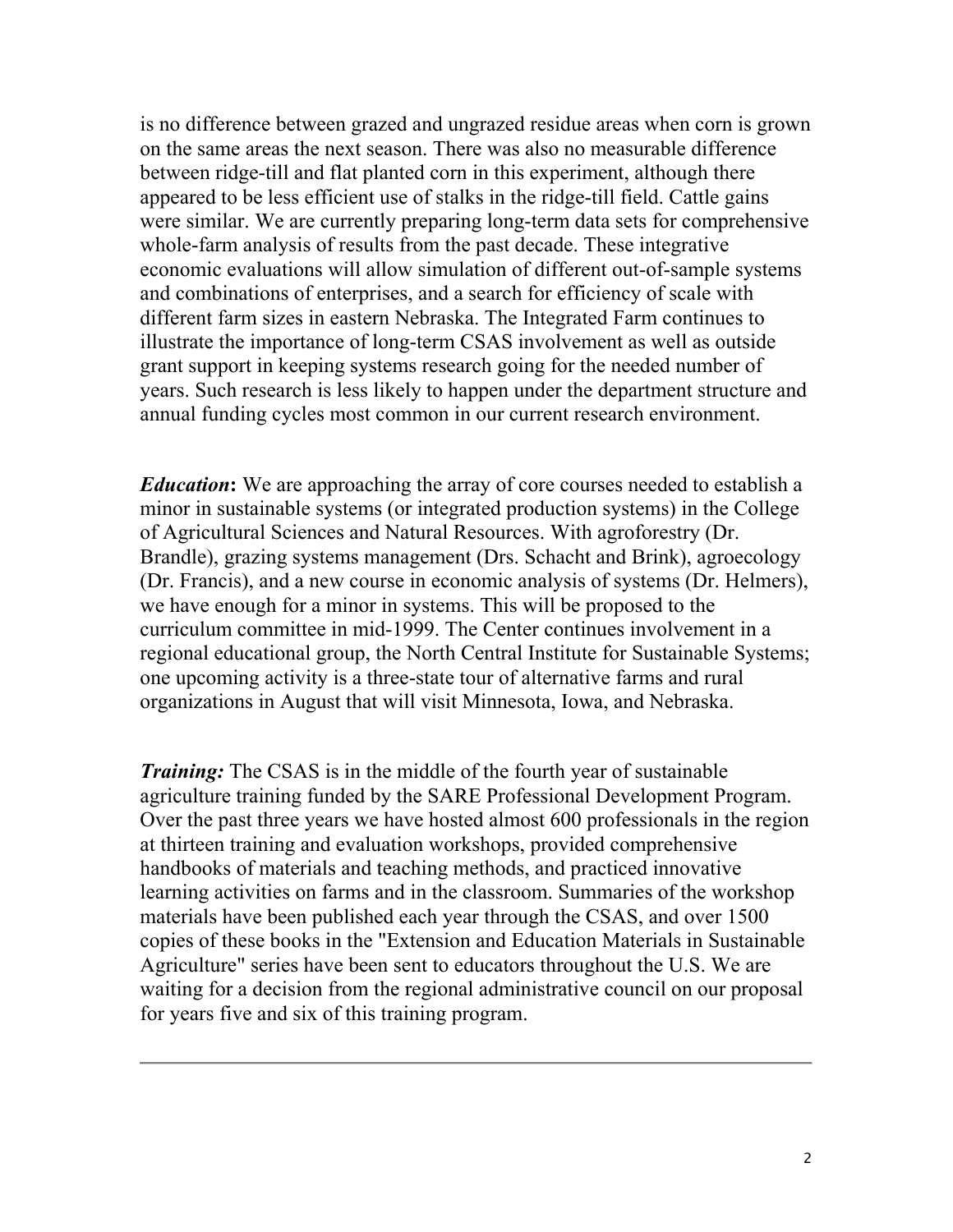### **VOLLMAR TO BE INTERIM CSAS DIRECTOR**

In mid-June Charles Francis will begin a year-long sabbatic in Norway. Glen Vollmar will be the interim CSAS director. Vollmar has had many roles at UNL, including head of the Agricultural Economics Department, program director of an international sorghum/millet research program, dean and director of International Programs, and interim associate vice chancellor of the Institute of Agriculture and Natural Resources (IANR). In addition to serving as CSAS director, Vollmar will coordinate several special projects for IANR. He can be reached through the CSAS office, or e-mail him at iaip004@unlvm.

#### **HIGHLIGHTS OF UPCOMING NEW BOOK:**  *UNDER THE BLADE*

This is the first in a series of articles highlighting information in a book to be published later this year titled *Under the Blade: The Conversion of Agricultural Landscapes*. The articles are written by Richard Olson, who co-edited the book with Tom Lyson. Coauthors contributing chapters are from universities around the country. For more information, contact Olson at the CSAS office, or e-mail him at  $csas005@unlvm.unl.edu$ .

#### **What are we losing?**

Many factors influence the productivity of U.S. farmland, but none is as pernicious and permanent as conversion to urban uses. Once paved, the agricultural productivity of the land is gone forever.

The only national survey of changes in the amount of developed land is the National Resources Inventory (NRI), a survey based on a grid of 800,000 sample points and conducted every five years, most recently in 1997. Until this data becomes available, the most current view of farmland loss involves the period from 1982 to 1992 (Table 1). During this decade, an average of 1.4 million acres of rural land was converted each year to housing, roads, shopping malls, and other development. Texas and Florida developed the most rural land -- more than 1 million acres each -- followed by North Carolina and California. Meanwhile, the economic and population growth of the mid-nineties, the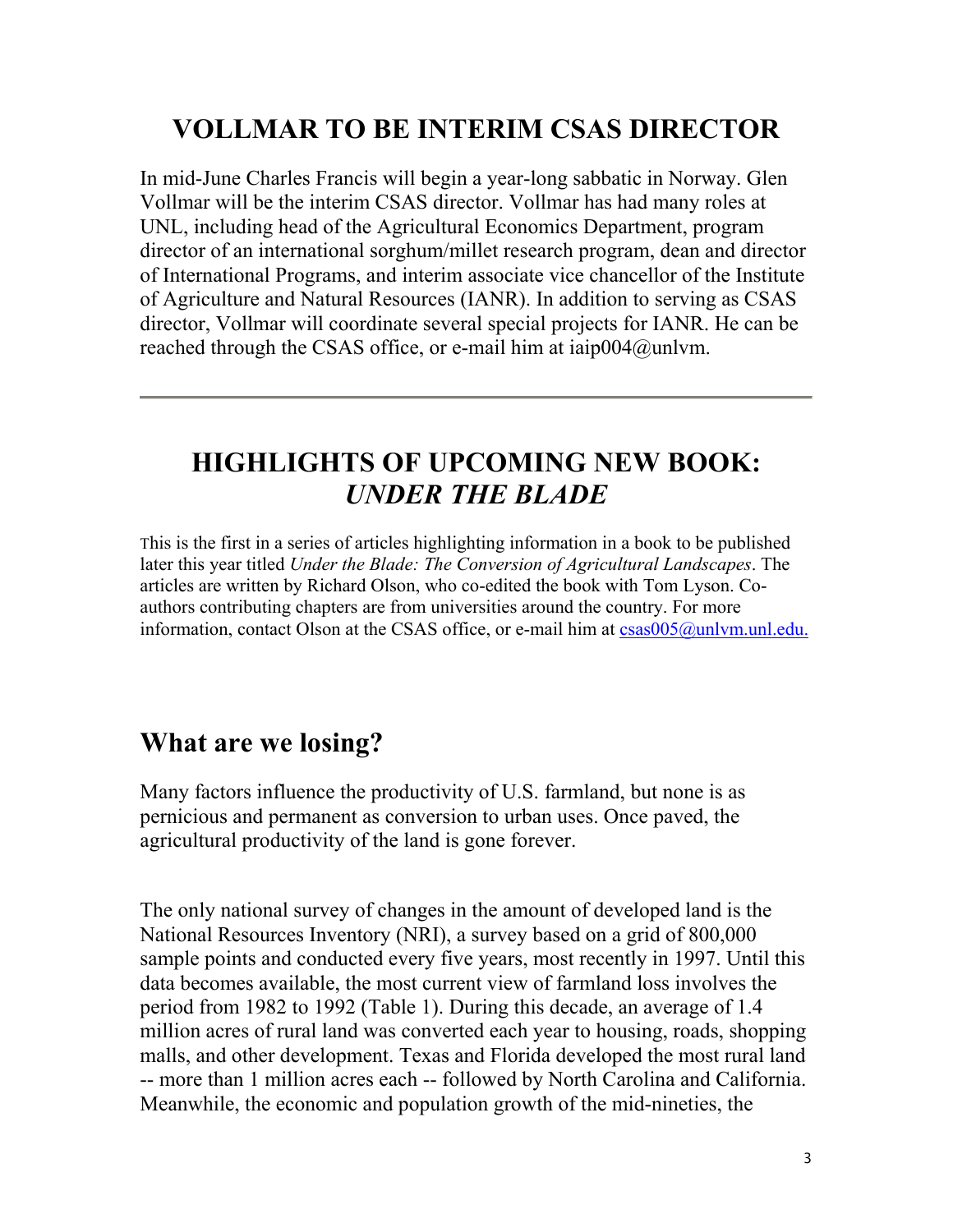results of local and regional studies of farmland conversion, and anecdotal evidence derived from driving around the country all suggest that the rate of farmland conversion after 1992 remains high.

**Table 1. Land converted to development in the United States (excluding Alaska) during the period 1982 to 1992 (USDA 1995). U.S. population increased during this period by 23 million.**

|                  |            | Land category Acres converted Acres converted per<br>capita population<br>increase |
|------------------|------------|------------------------------------------------------------------------------------|
|                  | 3,910,000  | .17                                                                                |
| cropland         |            |                                                                                    |
| pastureland      | 2,383,000  | .10                                                                                |
| forest land      | 5,367,000  | .23                                                                                |
|                  | 2,029,000  | .09                                                                                |
| rangeland        |            |                                                                                    |
|                  | 269,000    | .01                                                                                |
| other rural land |            |                                                                                    |
|                  | 21,000     | .001                                                                               |
| water/federal    |            |                                                                                    |
| land             |            |                                                                                    |
| Total            | 13,979,000 | .60                                                                                |

#### **Sprawl**

Population growth drives this conversion of rural land, an average of .6 acres for each of the 23 million people added to the U.S. population during the decade. But farmland loss was accelerated by the adoption of diffuse, sprawling development patterns. In 1982, there was 0.34 acres of built land (e.g., housing, roads, factories) per U.S. resident. Had development per capita remained constant, the population increase from 1982 to 1992 would have resulted in conversion of 7.8 million acres rather than the 14 million acres actually developed.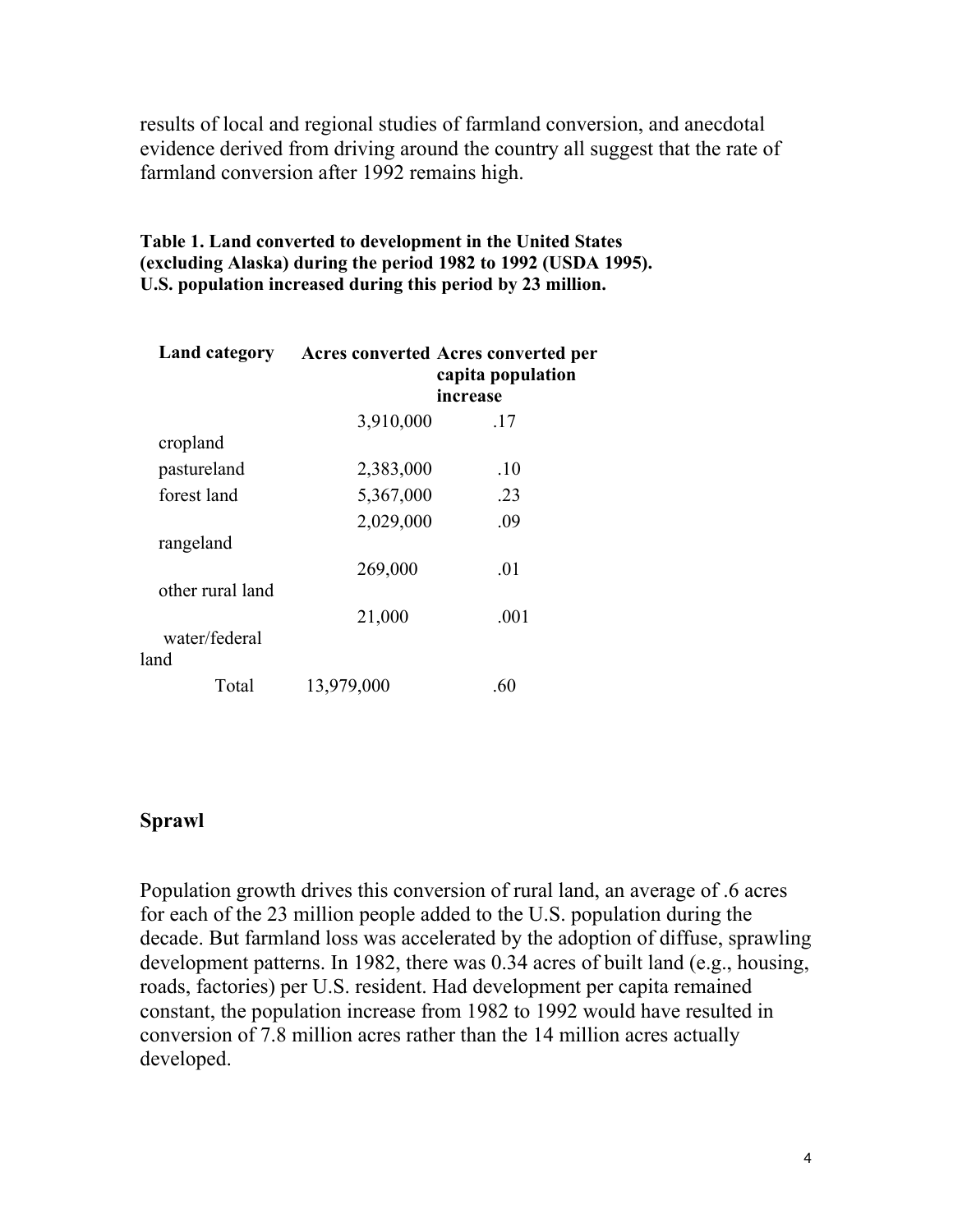Individual states and cities showed even greater decreases in land use efficiency. Pennsylvania had 0.25 acres built land per capita in 1982, but added three acres of development for each new resident gained from 1982 to 1992. IL, KY, MA, MS, and OH all added built land during this decade at a rate per new resident that was more than five times the per capita level in 1982. The Chicago area population grew by 4% from 1970 to 1990 while the urbanized area increased by 46%. And during 1982 to 1992, five states (IA, LA, ND, WV, WY) lost population, but still experienced a combined increase of 580,000 acres of developed land.

Some of this sprawl is the result of a desire by many for an acreage in the country, combined with improvements in transportation and telecommuting technology that allow them to live where they wish. The recent subdivision of 700 acres of ranchland in Gunnison County, CO into 19 ranchettes of about 35 acres each is one example of a nationwide trend. In Waukesha County, WI (near Milwaukee), developers are reporting that new residents want lot sizes of one-, three- or five acres; the suburban lifestyle with half-acre lots is no longer in demand.

[For a stunning view of the extent of urban land use in the United States, go to the Defense Meteorological Satellite Program homepage at www.ngdc.noaa.gov/dmsp/dmsp.html, choose City Lights at Night from the menu, then click on the U.S. box to see Nighttime Lights of the Continental USA.]

#### **Regions at highest risk**

Not all regions face equal development pressures, nor is all farmland equally productive. Prime and irrigated farmland is clearly more valuable for production than other classes of farmland. Another high value category is unique farmland, defined as farmland used to grow vegetables, grapes and horticultural crops including fruits, nuts and berries that have unique soil and climatic requirements. The combination of soils, climate and irrigation water found in the Sacramento and San Joaquin Valleys of California support more than 250 commodities, and the valleys account for 15% of U.S. vegetable production and 38% of fruit production. Fresno County, CA is the most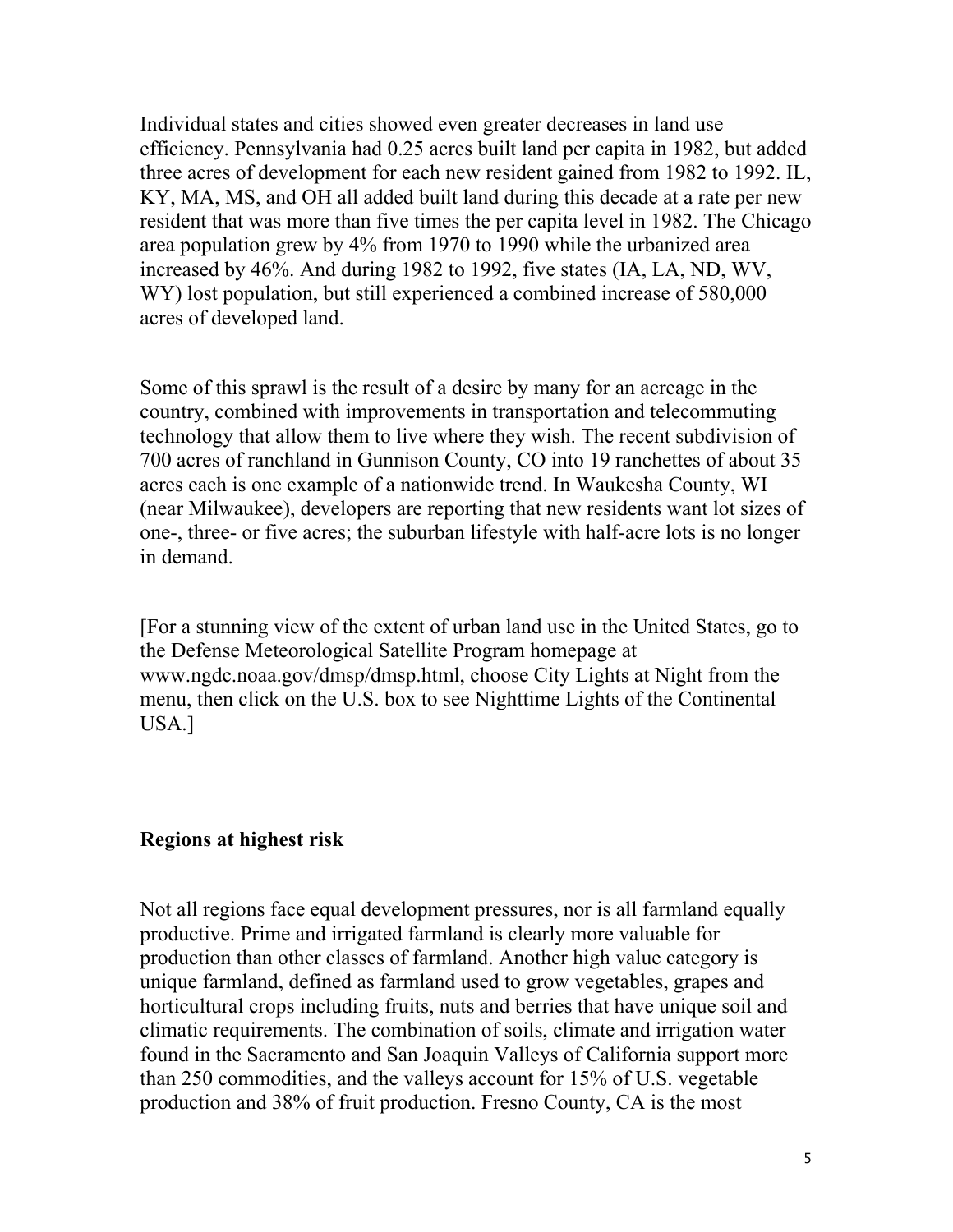productive farm county in the U.S. Lancaster County, PA has the most productive non-irrigated agriculture. Other unique areas include South Florida (winter vegetable production) and western Michigan, where the lake-induced micro-climate supports orchards that account for most of the U.S. tart cherry production. Using a framework of Major Land Resource Areas (relatively homogeneous areas of soil, climate, water resources, land use and types of farming), the American Farmland Trust identified the 20 most-threatened regions in the U.S.(see www.farmland.org).

#### **The future**

Driven by high rates of immigration and a rising birth rate, the U.S. population could reach 500 million by the year 2050. Will 140 million more acres of agricultural and forest land be converted to development as a result of this increase? Any long-term predictions of population and per capita land use for development have some uncertainty, but this is what current trends suggest. What would this mean for food security?

For a rough evaluation of the adequacy of the U.S. land supply to meet future needs for agricultural production, we can look at the 1994 export and set-aside statistics. Total U.S. farm sales in that year were \$180 billion, of which exports equaled almost \$46 billion. Correcting for agricultural imports of \$27 billion gives net exports equal to about 10.5% of total farm sales. At the same time, 32 million acres of cropland were enrolled in the Conservation Reserve Program, and 45 million acres of cropland were not cultivated for other reasons. Thus, approximately 83% of U.S. crop-, pasture-, and rangelands were devoted to production for domestic consumption, while 17% contributed to export and soil conservation or was uncultivated. Table 2 suggests that this 17% cushion could be depleted soon unless increases in agricultural productivity can keep pace with population growth and the loss of land to not only development, but also the ongoing degradation from erosion, salinization, and depletion of irrigation water.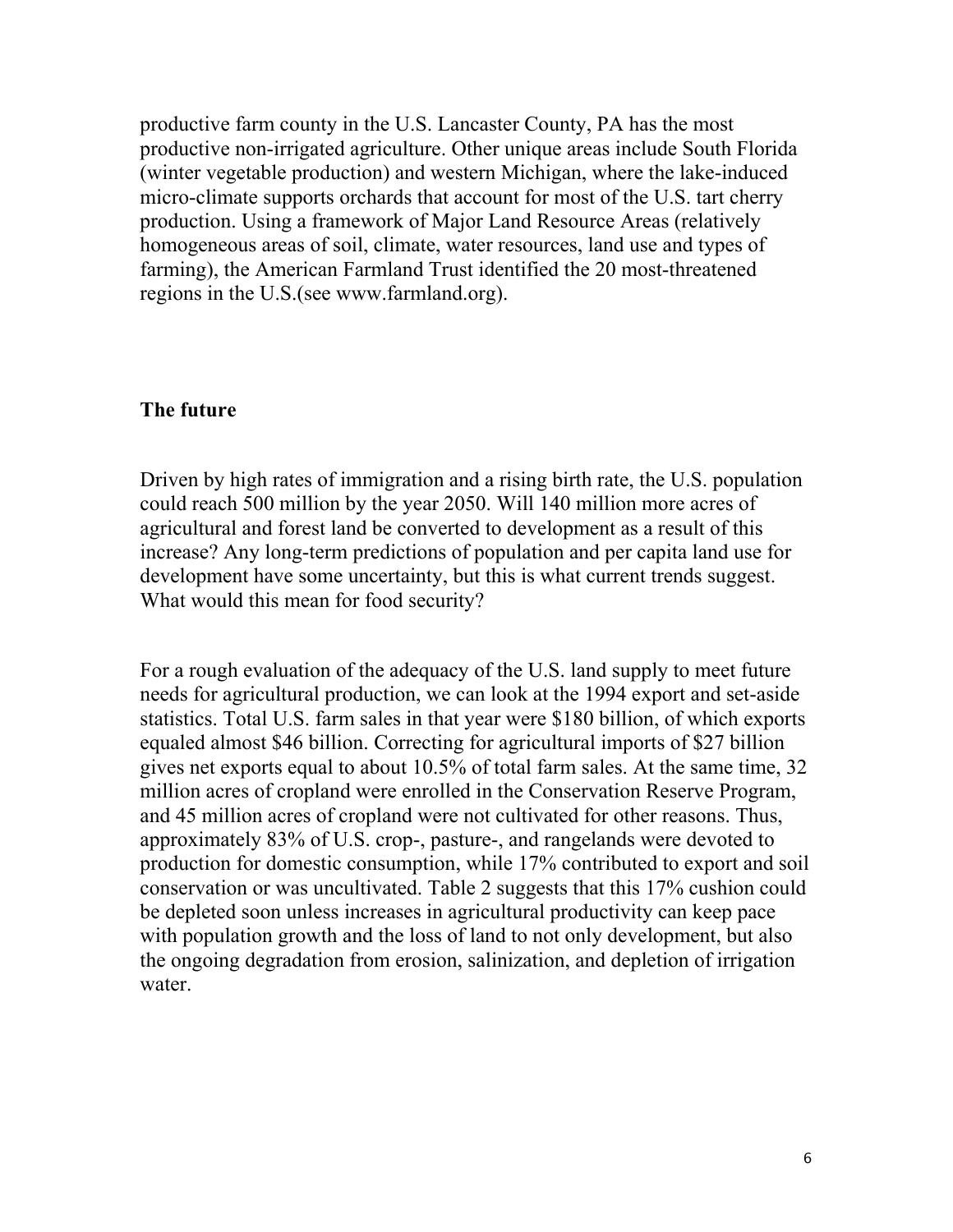**Table 2. Per capita land availability (acres) in the contiguous United States, 1992 and projected for 2020 and 2050 based on estimated population growth (500 million residents in 2050) and the conversion of land to development. Shown in ( ) is the percent change from 1992.** 

| <b>Land class</b>                         | 1992 | 2020         | 2050         |
|-------------------------------------------|------|--------------|--------------|
| Forest land                               | 2.41 | $1.77(-27)$  | $1.11(-54)$  |
| Rangeland                                 | 2.30 | $1.72(-25)$  | $1.13(-51)$  |
| Cropland and pasture                      | 2.11 | $1.52(-28)$  | $0.94(-55)$  |
| Inland and coastal waters and Great Lakes | 0.37 | $0.28(-24)$  | $0.19(-49)$  |
| Other rural                               | 0.22 | $0.16(-27)$  | $0.11(-50)$  |
| Developed                                 | 0.36 | $0.43 (+19)$ | $0.49 (+36)$ |
| <b>Total area</b>                         |      | $5.88(-24)$  | $3.96(-49)$  |

#### **CSAS PUBLISHES TWO MORE "GREEN VOLUMES"**

The CSAS has published two more volumes in its series, *Extension and Education Materials for Sustainable Agriculture* (affectionately referred to by our staff as the green volumes since all of them have green covers).

Volume 7, "Linking People, Purpose, and Place: An Ecological Approach, contains materials from the North Central SARE Professional Development Program workshops held in summer 1997 and was edited by Heidi Carter, Richard Olson and Charles Francis. It includes specific examples of some management practices that can be used to incorporate beneficial ecological functions into farming systems, and also identifies many other sources of information. Report sections include linking ecology and agriculture, whole farm planning, soil quality, agroforestry, grazing systems, weed and insect management, farmer groups, farmland conversion, resources and information sources.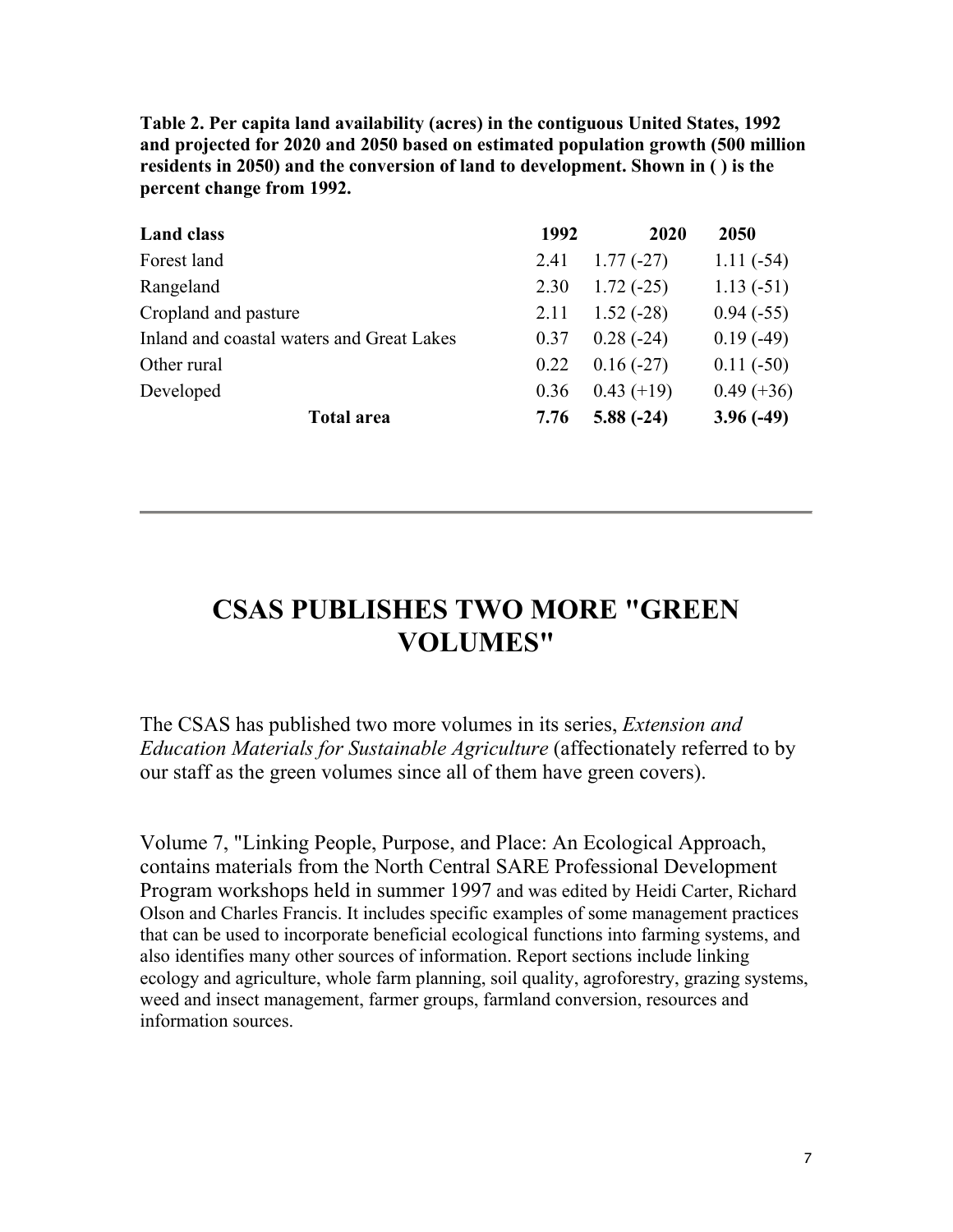Volume 8, "Procedures for Evaluating Alternative Farming Systems: A Case Study for Eastern Nebraska," demonstrates a low-cost procedure for conducting simple economic, energy, and environmental analyses of farming systems, and for synthesizing the results into a qualitative assessment of relative sustainability. The approach uses data from readily available sources, and can be tailored to meet the particular questions of a specific region or type of agriculture. Edited by Richard Olson, it is designed to serve as both an educational and a research tool. Sections include baseline and operational descriptions for five farm types, single-year economic comparisons, long-term economic variability, energy analysis and comparison of five farming systems, nutrient budgets and soil erosion, and relative sustainability of five farming systems

Additional information about these and the other volumes in the series is available at http://www.ianr.unl.edu/ianr/csas/vol1-5.htm. To order, send a check payable to the University of Nebraska for \$10.00 US per volume (note which volume you are ordering) to Center for Sustainable Agricultural Systems, U. Nebraska, PO Box 830949, Lincoln, NE 68583-0949. Price includes s&h in U.S. and ground rate to Canada; for air book rate to Canada, add \$5; for air rate to other countries, check with the CSAS office. For questions, call the CSAS office, or e-mail csas003@unlym.unl.edu.

### **USDA TO CHANGE PROPOSED ORGANIC STANDARDS**

The comment period for the proposed rule on organic standards ended on April 30, 1998, and on May 8 Agriculture Secretary Dan Glickman announced that USDA will make fundamental revisions to its proposed national organic standards as a result of the 200,000 comments it received on the initial proposal.

The earlier draft, published on December 16, 1997, proposed standards for growing, processing, labeling, importing, and certifying organically grown food. The bulk of the extraordinary number of comments opposed including the products of biotechnology, the use of irradiation in food processing, and the application of biosolids (municipal sludge) in organic food production.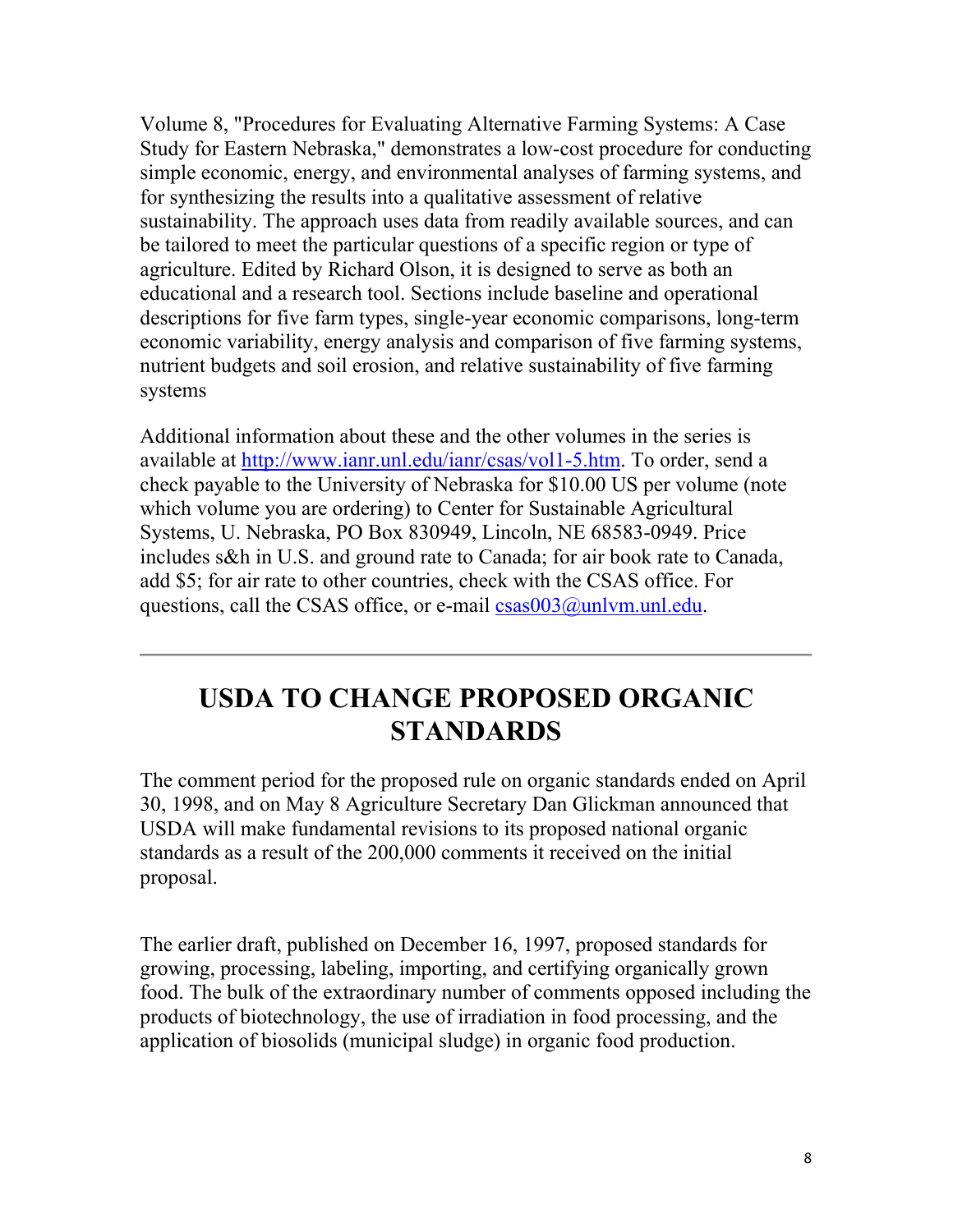"Biotechnology, irradiation, and biosolids are safe and have important roles to play in agriculture, but they neither fit current organic practices nor meet current consumer expectations about organics, as the comments made clear," said Glickman. "Therefore, these products and practices will not be included in our revised proposal, and food produced with these products and practices will not be allowed to bear the organic label."

Before publishing the revised proposal, USDA will evaluate the comments submitted in response to the December 1997 proposal. This record will guide the drafting of the revised proposal, which USDA will issue for public comment later this year.

Source: Press release on USDA Web site, May 8, 1998.

### **\$31 MILLION AWARDED IN FUND FOR RURAL AMERICA GRANTS**

In April USDA awarded \$31 million to 115 proposals (out of 1100 submitted) in the Standard Grant portion of the Fund for Rural America program. Titles of the three grants to Nebraska are: International Tourism and Attraction Development for Rural Communities; Effective Use of Carbon and Nutrients in Manure Using Site-Specific Application; and Consumer Evaluation of Beef Classified for Tenderness. More information in available at http://www.reeusda.gov/fra/.

### **SUSTAINABLE AG SEMINAR SERIES TO FOCUS ON ALTERNATIVE FARMING SYSTEMS AND FOODSHEDS**

The CSAS and the Department of Agronomy are sponsoring a two-part seminar series to be held on the UNL campus: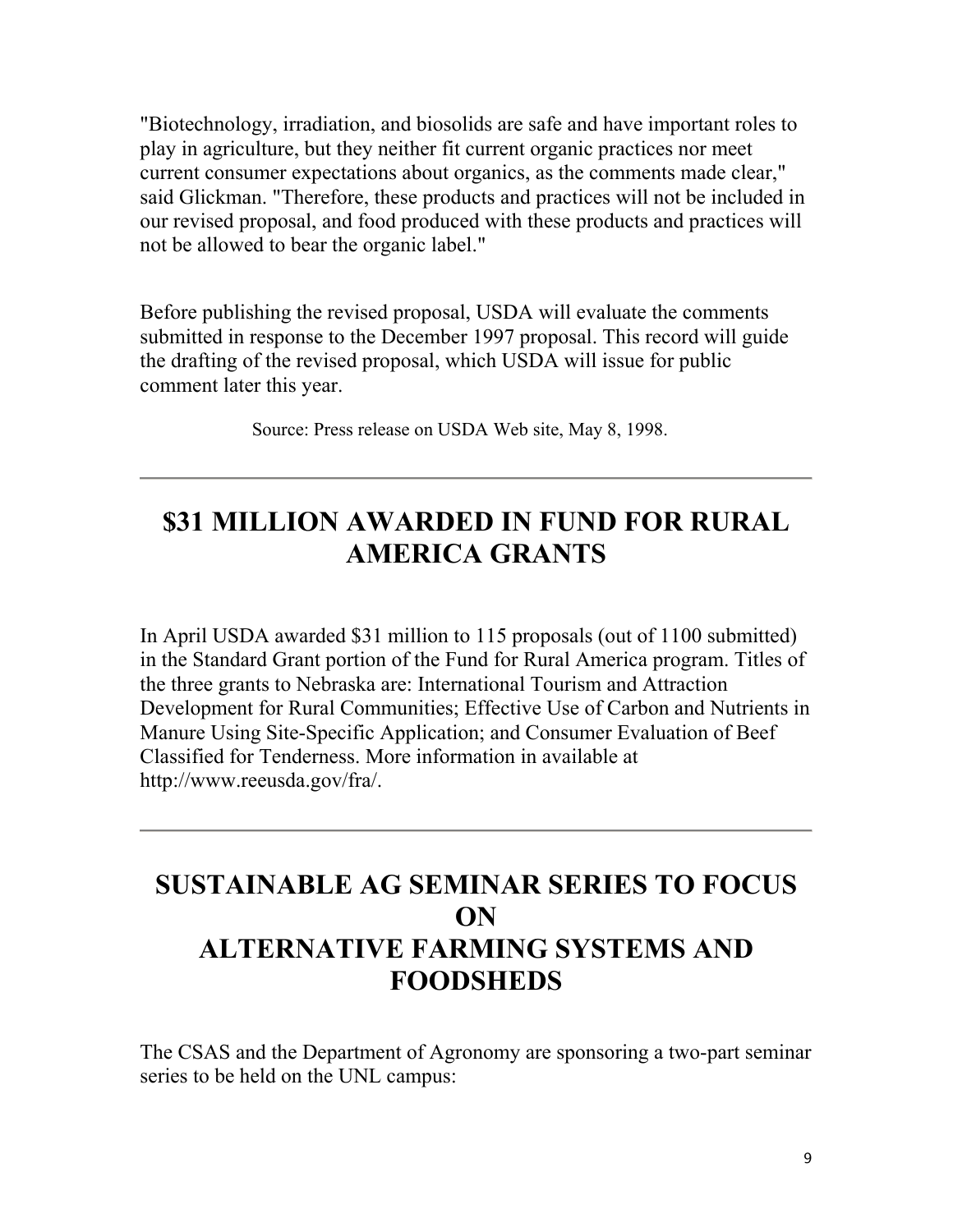I. *Alternative Farming Systems for the Midwest: Countering the Trend toward Fewer, Larger Farms* -- Fall Semester 1998;

II. *Re-forming the Foodshed: Localizing Agriculture and Community* -- Spring Semester 1999.

We are soliciting recommendations for speakers/topics. Funding is available to cover speaker travel expenses and a small honorarium. Abstracts of each talk will be available on the Internet, and a volume of papers from each series will be published. There will also be a listserv for discussion of seminar topics. Contact: Richard Olson, 402-472-0917, csas005@unlvm.unl.edu.

Details will be in future newsletters. For information as it becomes available, see http://www.ianr.unl.edu/ianr/csas/majorsem.htm.

### **CALL FOR 1999 NCR SARE PREPROPOSALS**

The North Central Region (NCR) Sustainable Agriculture Research and Education (SARE) program is calling for innovative researchers, educators, institutions and organizations to apply for competitive grants in sustainable agriculture. Approximately \$1.3 million will be available in September 1999 to fund one- or two-year projects addressing long-term enhancement of food and fiber systems in the 12-state region: IL, IN, IA, KS, MI, MN, MO, NE, ND, OH, SD, and WI.

Details on priority areas for 1999 will be outlined in the Call for Preproposals, but will contain topics such as diversifying farming systems, sustainable livestock systems, networking, marketing sustainable products, and environmentally sound management practices. The program encourages preproposals that include holistic approaches, involvement of interdisciplinary teams, meaningful participation of farmers and ranchers, significant outreach, and an eye for measurable results.

Applications will be available July 15, 1998, from the NCR SARE office, 402-472-7081, sare001@unlym.unl.edu, www.sare.org/ncrsare. Preproposals are due on September 11, 1998.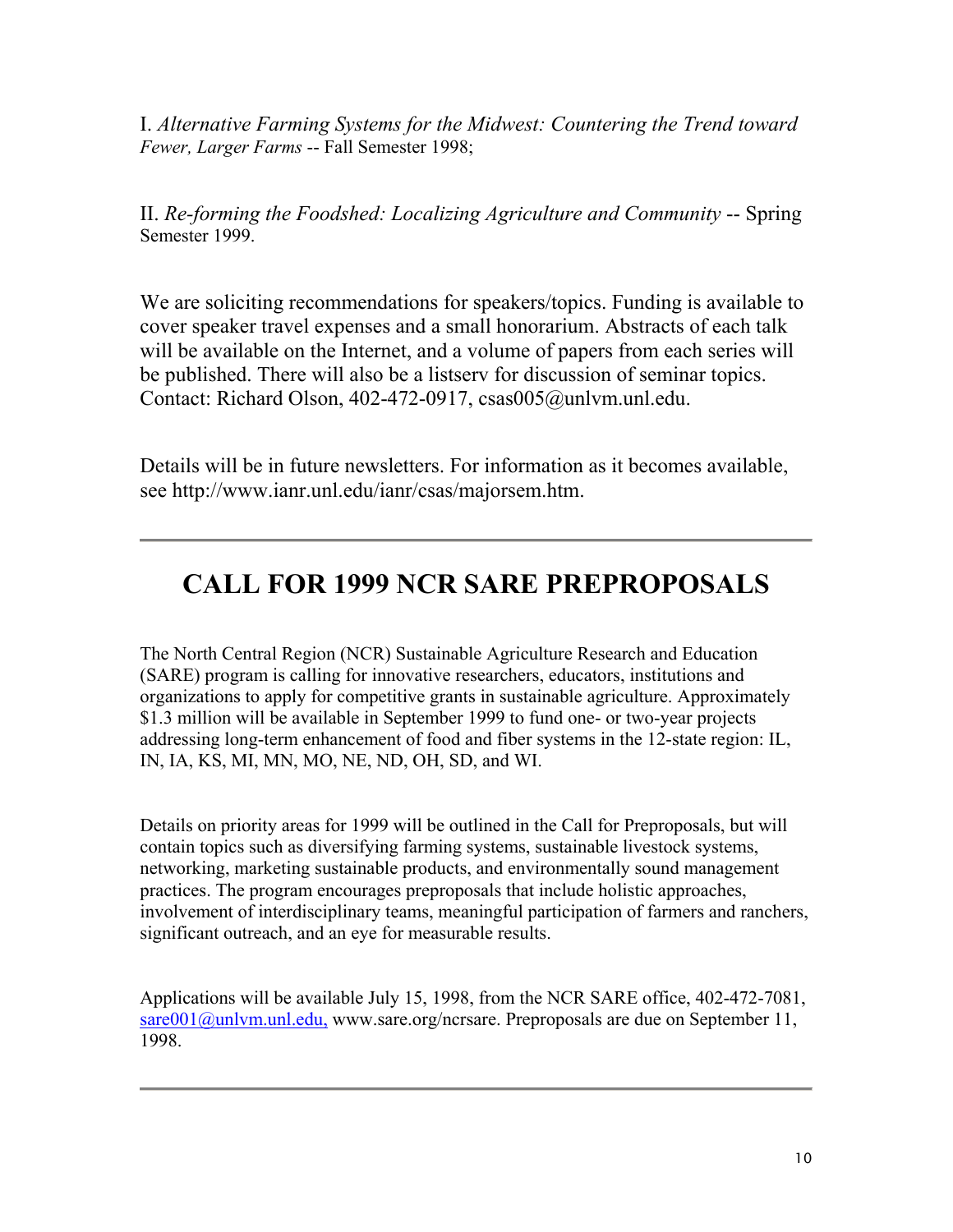## **NEWSLETTER MAILING LIST CLARIFICATION**

We have been getting requests from IANR faculty (particularly extension educators) regarding receipt (or lack thereof) of this newsletter. The newsletter is automatically addressed to all IANR faculty and administrators from a centralized employee database; we have no control over the accuracy of this list, nor can we selectively alter the list. We also maintain a mailing list in the CSAS office for those who are not on the above list; this we do have control over and will correct/update upon request.

Because there is no charge for the newsletter, we do not send it to foreign addresses. Interested individuals in other countries who have Internet access are encouraged to read the newsletter and other CSAS information on our Web page.

### **RESOURCES**

*pork - The Other Producers: A Better Way to Raise Hogs*. \$10. Video illustrates changes happening in hog production and presents alternatives. Center for Rural Affairs, PO Box 406, Walthill, NE 68067-0406, 402-846- 5428, http://www.cfra.org.

*Montana FarmLink ToolBox*. \$10. Addresses tools for dealing with inflated land prices, creative business arrangements for structuring farm links and agricultural enterprises, community and third-party investor support for new farmers, sources of credit, and programs that provide technical and financial support to conservation-minded farmers and ranchers. Alternative Energy Resources Organization, 25 South Ewing, Suite 214, Helena, MT 59601, 406- 443,7272.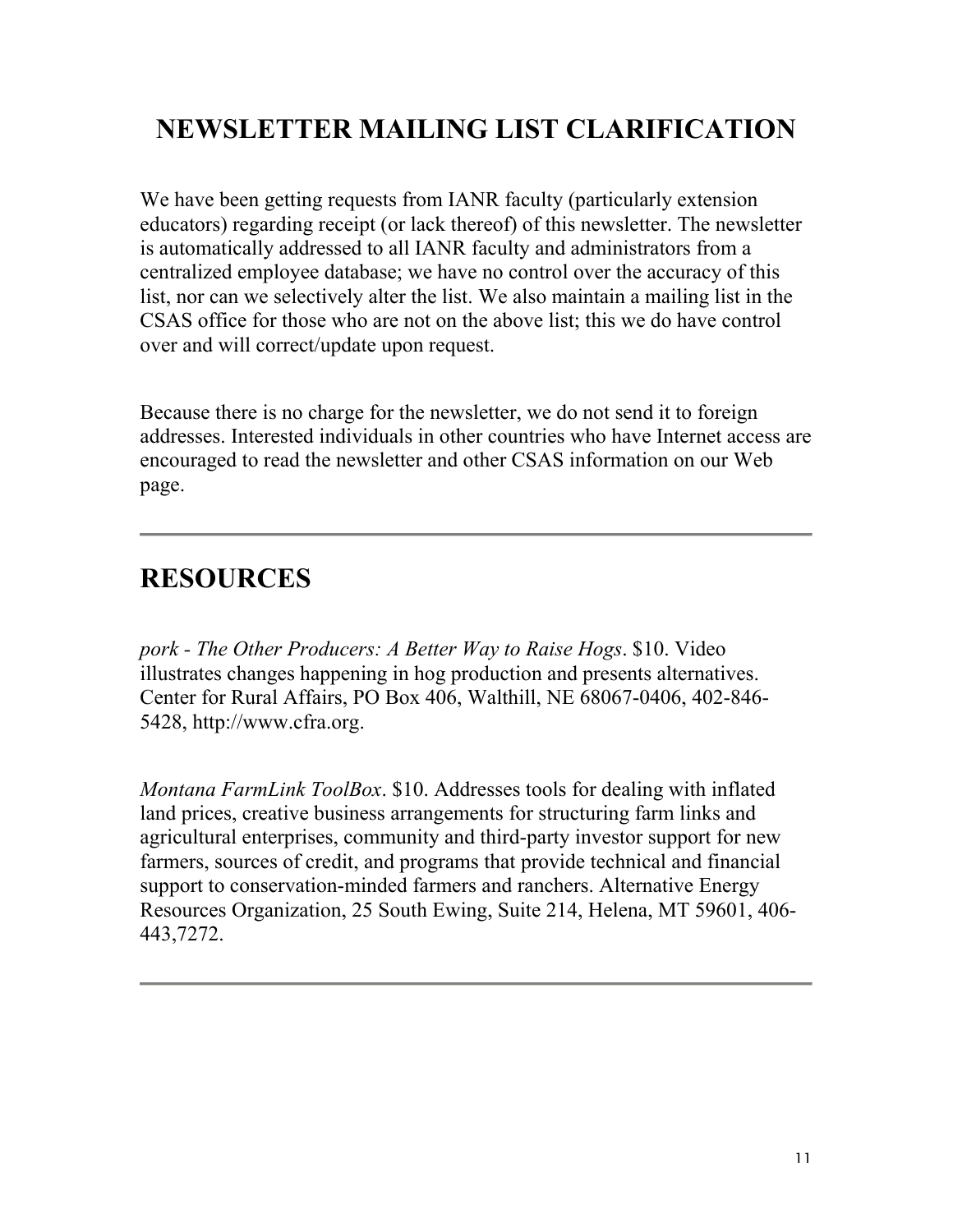### **COMING EVENTS**

#### Contact CSAS office for more information.

#### **1998**

July 1-3 -- Small Farmers Free-Range Poutry Short Course, Creola, OH

July 5-9 -- Soil and Water Conservation annual conference, Balancing Resource Issues: Land, Water, People, San Diego, CA

Aug. 12-14 -- Small Farmers Free-Range Poutry Short Course, Creola, OH

Sep. 3-5 -- Small Farmers Free-Range Poutry Short Course, Creola, OH

Sep. 10-11 -- The Performance of State Programs for Farmland Retention: A National Research Conference, Columbus, OH

Oct. 4-7 -- North American Conference On Enterprise Development Through Agroforestry, Minneapolis, MN

Nov. 8-11 -- New Crops & New Uses: Biodiversity & Agricultural Sustainability, Phoenix, AZ

http://www.hort.purdue.edu/newcrop/announce/symposium.html

Nov. 16-21 -- 12th International Federation of Organic Agriculture Movements (IFOAM) Scientific Conference and General Assembly, Buenos Aires, Argentina

http://ecoweb.dk/ifoam/conf/conf98/

Nov. 23-27 -- First International Agronomy Congress - Agronomy, Environment, and Food Security for 21st Century, New Delhi, India

Nov. 29 - Dec. 4 -- AFSRE 15th Symposium - Rural Livelihoods, Empowerment and the Environment: Going Beyond the Farm Boundary, Pretoria, South Africa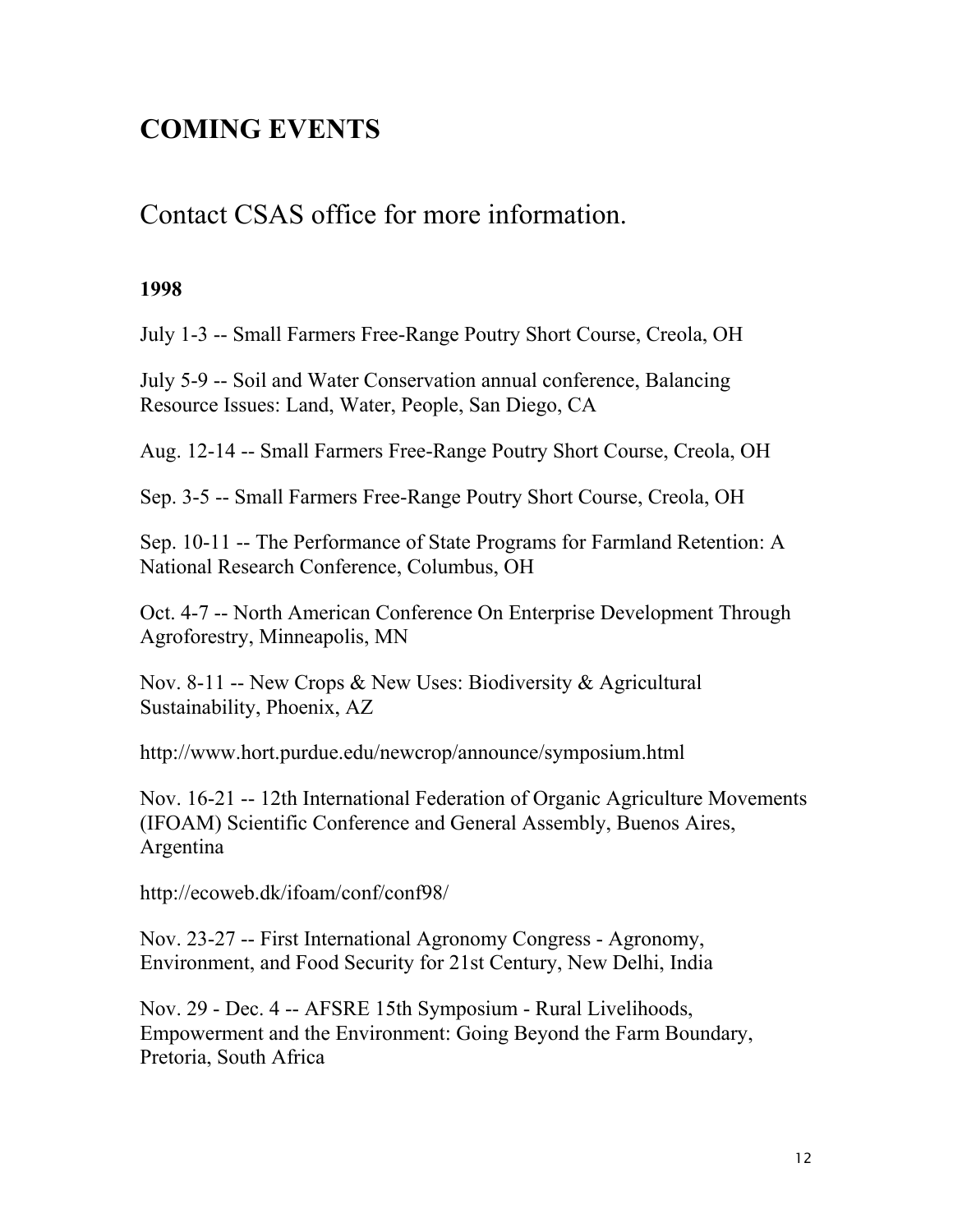Dec. 10 -- Conference - Farming Profitably in a Changing Environment, Urbana, IL

#### **1999**

Jan. 8-9 -- Great Plains Regional Vegetable Conference, St. Jo, MO

Jan. 21-22 -- Farm Marketing into the Next Millenium - joint conference of the North American Farmers' Direct Marketing Association and the Great Lakes Vegetable Growers Convention, Grand Rapids, MI

#### **DID YOU KNOW...**

Toxic pesticides that are banned or otherwise forbidden in the U.S. were shipped from U.S. ports at a rate of more than 14 tons per day in 1995 and 1996 -- a total of more than 21 million pounds -- according to a new report by the Foundation for Advancements in Science and Education. The entire report, "Exporting Risk: Pesticide Exports from U.S. Ports 1995-1996," is available online: www.fasenet.org. On 5/29/98 Sen. Patrick Leahy said chemical manufacturers should be barred from exporting pesticides that are banned or not registered in the U.S., pointing out that residues from risky pesticides could wind up on fruits and vegetables shipped to the U.S. market -- creating a "circle of poison." Leahy plans to file a new bill on this issue soon.

According to an article in a recent Soil and Water Conservation Society magazine, food travels an average of 1,300 miles from the farm to your table, and almost every state in the U.S. buys 85-90% of its food from someplace else.

Americans spend 11.4% of their personal income on food, compared with 26% in Italy and 53% in Japan.

Six multinational corporations account for more than 46% of the retail purchases of food in the U.S. Similar economic concentration exists in the input